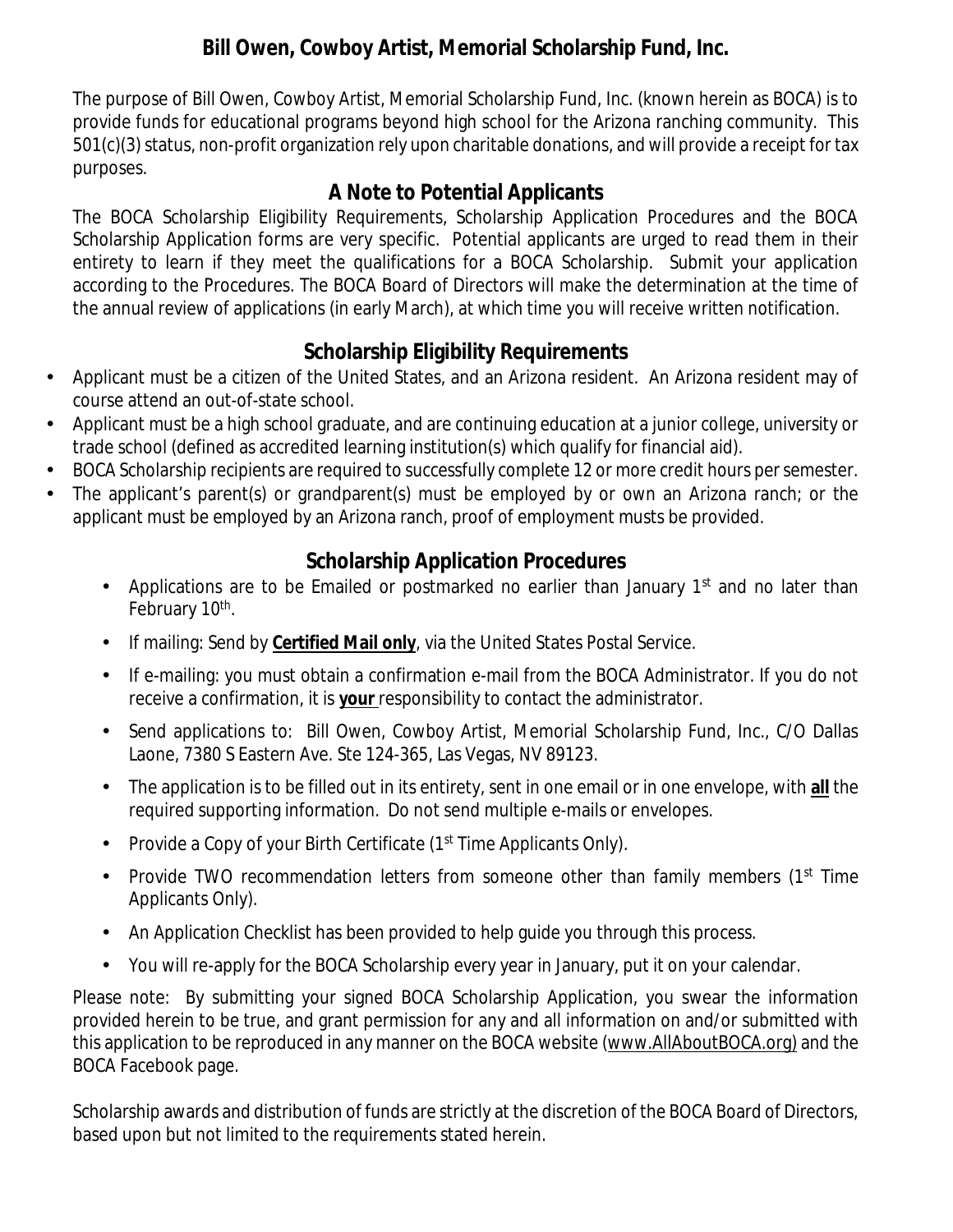|                                              | <b>BOCA Scholarship Application Form</b>                                                                                                                                                                                                                                                                                                                                                                    |          |
|----------------------------------------------|-------------------------------------------------------------------------------------------------------------------------------------------------------------------------------------------------------------------------------------------------------------------------------------------------------------------------------------------------------------------------------------------------------------|----------|
|                                              |                                                                                                                                                                                                                                                                                                                                                                                                             |          |
|                                              |                                                                                                                                                                                                                                                                                                                                                                                                             |          |
|                                              | If address shown above is a PO Box, list the physical address/location of your primary residence:                                                                                                                                                                                                                                                                                                           |          |
|                                              |                                                                                                                                                                                                                                                                                                                                                                                                             |          |
|                                              | Are you a U.S. Citizen? _________ Are you an Arizona Resident? _______ Grade you're in: __________________                                                                                                                                                                                                                                                                                                  |          |
|                                              |                                                                                                                                                                                                                                                                                                                                                                                                             |          |
|                                              |                                                                                                                                                                                                                                                                                                                                                                                                             |          |
|                                              | How many in your immediate family will be attending college or trade school this year? _____________                                                                                                                                                                                                                                                                                                        |          |
|                                              |                                                                                                                                                                                                                                                                                                                                                                                                             |          |
|                                              |                                                                                                                                                                                                                                                                                                                                                                                                             |          |
|                                              |                                                                                                                                                                                                                                                                                                                                                                                                             |          |
|                                              |                                                                                                                                                                                                                                                                                                                                                                                                             |          |
|                                              | List the name(s) of your family member(s) who are affiliated with an Arizona ranch/ranches and their relation                                                                                                                                                                                                                                                                                               |          |
|                                              |                                                                                                                                                                                                                                                                                                                                                                                                             |          |
|                                              |                                                                                                                                                                                                                                                                                                                                                                                                             |          |
| on the Arizona ranch/ranch(es) listed above: | List the Brand Number(s) off the Arizona Department of Agriculture Brand Certificate(s) for the brand(s) used                                                                                                                                                                                                                                                                                               |          |
| working ranch and must:                      | If no member of your family is affiliated with an Arizona ranch, in order to qualify you must be employed by a<br>1. Attach your earnings statement(s) from the Arizona ranch/ranch(es) you work on to this application<br>2. Note the name(s) and physical location(s) of the Arizona ranch/ranch(es) on your earnings statement(s), and<br>the name(s) and phone number(s) of the person(s) you work for. |          |
| <b>BOCA funded toward.</b>                   | also attach a grade transcript showing successful completion of 12 credit hours or more in the last semester                                                                                                                                                                                                                                                                                                | You must |